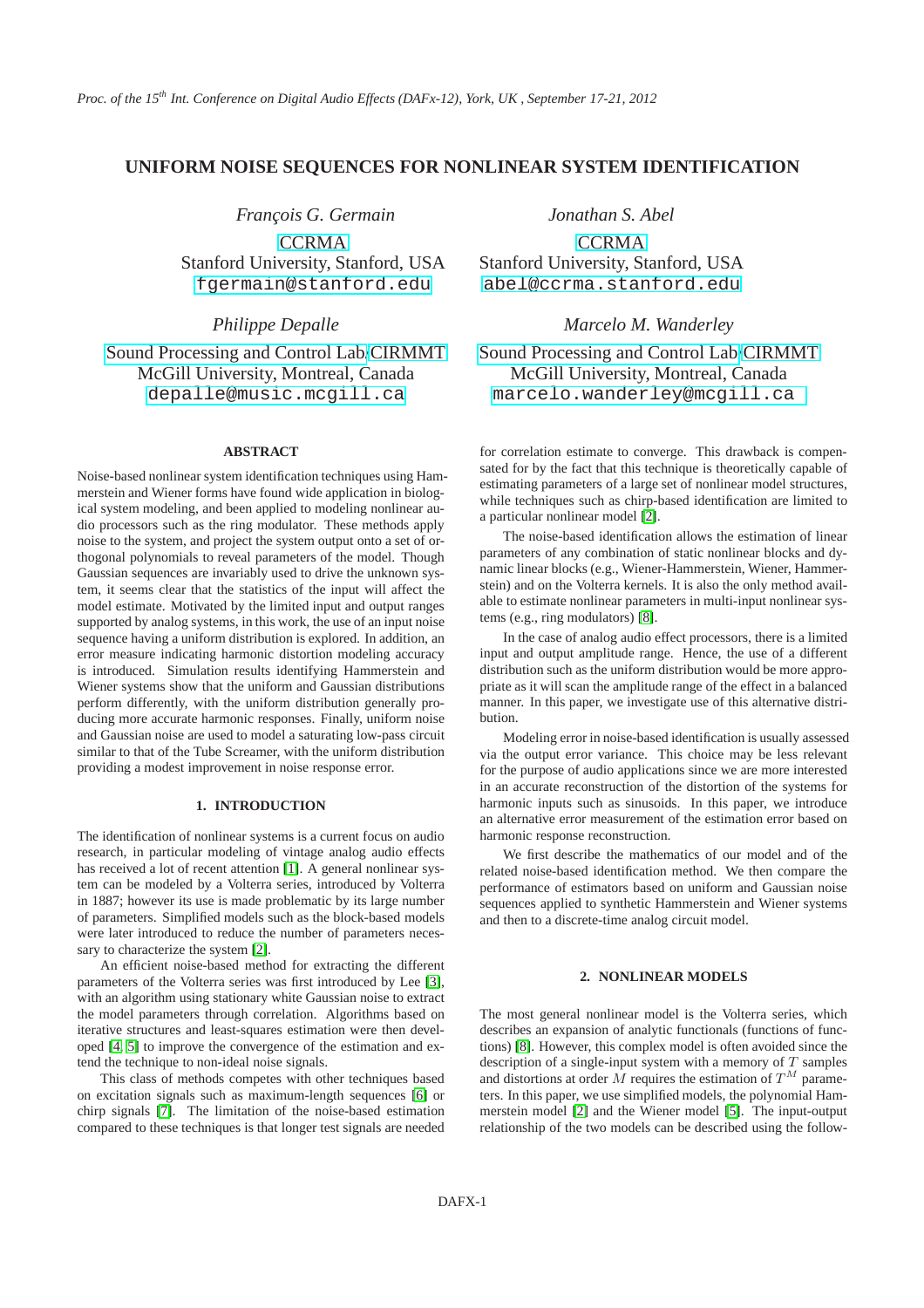*Proc. of the 15th Int. Conference on Digital Audio Effects (DAFx-12), York, UK , September 17-21, 2012*

ing form:

$$
y[n] = F(x)[n] = \sum_{m=0}^{M} F_m(x)[n] \tag{1}
$$

where  $F_m(x)$  corresponds to a nonlinearity of order m.

#### **2.1. Polynomial Hammerstein model**

We consider the polynomial Hammerstein model (Fig. [1\)](#page-1-0) which is a parallel combination of simplified Hammerstein models, cascade of a static nonlinearity and a linear filter. Each nonlinear block is usually associated with a particular order of distortion. In this case,  $F_m(x)$  is represented by the filtered polynomial  $x^m$  such that

$$
F_0(x) = g_0, \quad F_m(x)[n] = \sum_{\tau=0}^{T-1} g_m[\tau] x^m[n-\tau], \quad (2)
$$

<span id="page-1-0"></span>where  $g_m$  is the impulse response of length T of filters  $G_m$ . We see that the number of parameters is reduced to MT .



Figure 1: Polynomial Hammerstein model

### **2.2. Wiener model**

We consider the simplified Wiener model (Fig. [2\)](#page-1-1), cascade of a single linear filter and a static nonlinearity. In this case,  $F_m(x)$  is represented by the filtered polynomial  $x^m$ , such that:

$$
F_0(x) = a_0, \quad F_m(x)[n] = a_m \left(\sum_{\tau=0}^{T-1} g[\tau]x[n-\tau]\right)^m \tag{3}
$$

where g is the impulse response of length T of a filter  $G$ , and  $a_m$ is a set of coefficients weighing the different orders of the polynomial expansion of  $F(x)$ . We see that the number of parameters is reduced to  $M + T$ .

<span id="page-1-1"></span>

Figure 2: Simplified Wiener model

## **3. NONLINEAR IDENTIFICATION**

#### **3.1. Excitation signals**

Noise-based identification [\[2,](#page-3-1) [3,](#page-3-2) [4\]](#page-3-3) invariably uses a white Gaussian noise excitation signal. However, the parameter estimation algorithm usually assumes only whiteness of the excitation.

If we take the formulation of the general extraction algorithm as given in [\[5\]](#page-3-4), we see that noise-based algorithms are actually least-squares approximations of the parameters of the model on the system in the two-dimensional space of signal amplitude (time domain) and signal spectrum (frequency domain). The choice of the noise distribution and its temporal correlation modifies the way the energy of the input signal is statistically distributed in the amplitude-frequency plane.

Previous research [\[2\]](#page-3-1) has proven that modifying the Gaussian noise distribution parameters can modify the convergence of the parameter estimation in a given amplitude area around its average  $\mu$ , followed by a piecewise reconstruction to cover the whole amplitude domain. Our goal here is to test if the use of a non-Gaussian noise distribution can affect positively the performance of the algorithm.

### *3.1.1. Noise distributions*

The centered Gaussian noise has a probability density function  $p_G(x) = \mathcal{N}(\mu, \sigma^2)$  for a mean  $\mu$  and a variance  $\sigma^2$ . So the system will be mainly excited in the domain  $\mu \pm 2\sigma$ . In the usual setup where  $\mu = 0$ , we see that most of the energy is concentrated in the region around zero, where most systems are quasi-linear area. Also, we notice that this distribution theoretically explores the whole amplitude domain  $[-\infty, \infty]$ .

Instead of taking multiple measurements with very different Gaussian noise distribution parameters  $\mu$  and  $\sigma^2$  as suggested in [\[2\]](#page-3-1), we consider spreading of the energy of our excitation in the amplitude-frequency plane by performing the parameter estimation with a uniform noise distribution. In this way, only one measurement is needed. Its probability density function is  $p_U(x) =$  $1_{[-b,b]}/(2b)$  for an amplitude range limited to  $[-b,b]$ .

#### *3.1.2. Orthogonal polynomials*

Noise-based identification methods are based on least-squares fitting and as such, it is desirable to perform a linear transformation on the nonlinear distortions  $x^m$  to go to polynomial family  $P^{(m)}$ such that for an excitation noise of probability density function  $w(x)$ , we get:

$$
\int_{-\infty}^{\infty} P^{(m)}(x) P^{(n)}(x) w(x) dx = \alpha_m \delta_{m,n} \tag{4}
$$

which means that the polynomial family is orthogonal respectively to the noise distribution.

In the cases of a unitary Gaussian noise ( $\mu = 0$ ,  $\sigma = 1$ ) and a unitary uniform noise ( $b = 1$ ), the orthogonal polynomial families are respectively the Hermite polynomials  $\mathcal{H}^{(m)}$  [\[5\]](#page-3-4) and the Legendre polynomials  $\mathcal{L}^{(m)}$  [\[9\]](#page-3-8). In the case of non-unitary noise distributions, the polynomials are normalized to remain orthogonal

$$
\mathcal{H}_{\mathcal{N}}^{(m)}(x) = \sigma^m \mathcal{H}^{(m)}\left(\frac{x}{\sigma}\right) \text{ and } \mathcal{L}_{\mathcal{N}}^{(m)}(x) = b^m \mathcal{L}^{(m)}\left(\frac{x}{b}\right). \tag{5}
$$

#### **3.2. Identification method**

As demonstrated in [\[8\]](#page-3-7), the parameter estimation problem of the polynomial Hammerstein model and the simplified Wiener model can be written as a least-squares problem. In the case of the Lee-Schetzen algorithm [\[3\]](#page-3-2), the problem is simplified as we assume that the noise excitation is ideal and so that the orthogonal polynomials are actually orthogonal in the experiments. Under this hypothesis, the parameters can be estimated through

$$
\phi_{P^{(m)}(x),P^{(m)}(x)} * g_m = \phi_{y,P^{(m)}(x)},
$$
\n(6)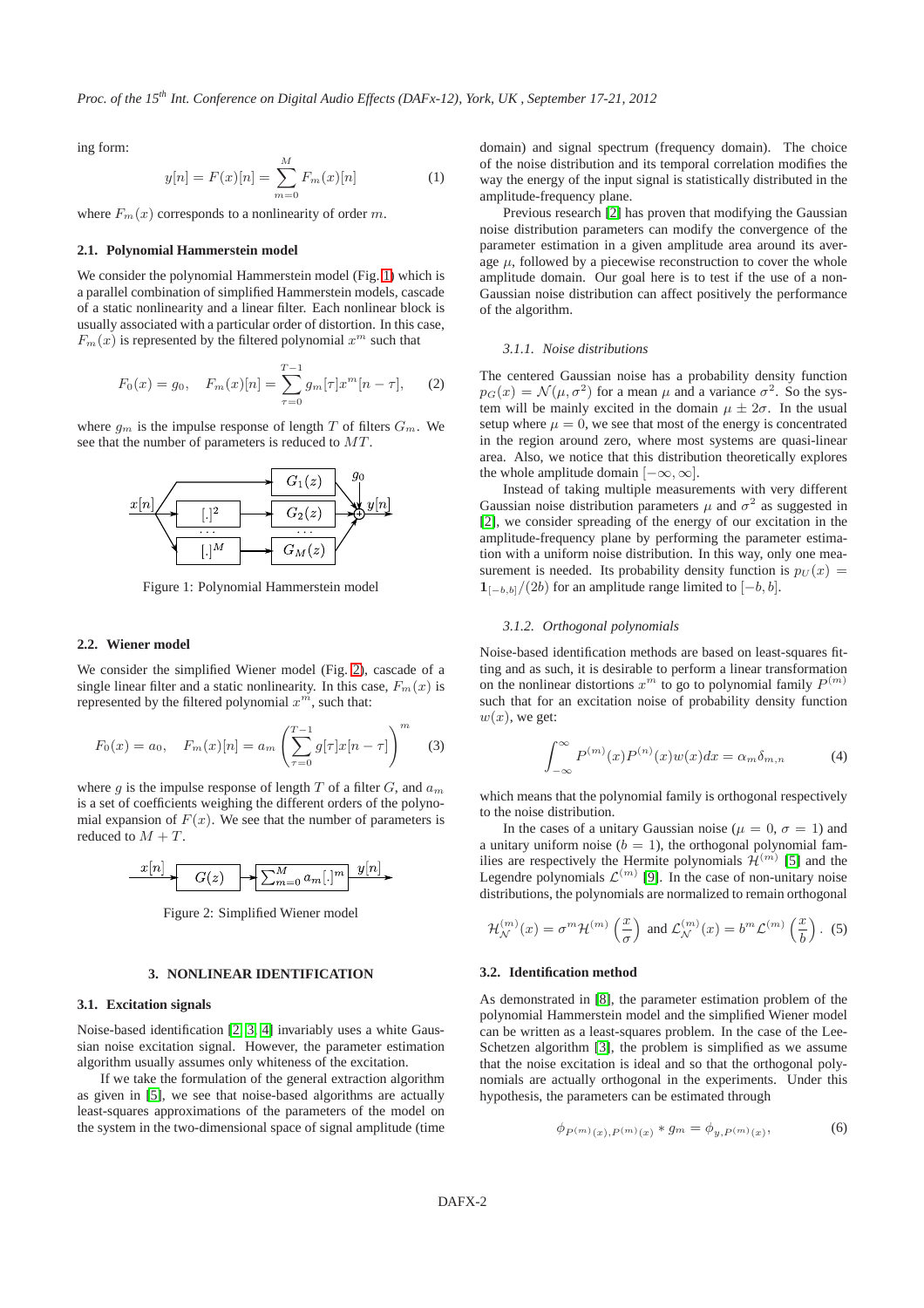where  $\phi_{x_1,x_2}$  is the cross-correlation between the signals  $x_1$  and  $x_2$ , and  $P^{(m)}$  is the orthogonal polynomial family corresponding to the chosen noise distribution.

The deconvolution of  $G_m$  is usually performed in the frequency domain via

<span id="page-2-0"></span>
$$
\hat{G}_m(f) = \frac{S_{y,P^{(m)}(x)}(f)}{S_{P^{(m)}(x),P^{(m)}(x)}(f)},\tag{7}
$$

where  $S_{x_1,x_2}$  represents the cross-spectral density between the signals  $x_1$  and  $x_2$ .

In the case of the simplified Wiener model, only one filter  $G$ needs to be estimated. Typically, equation [\(7\)](#page-2-0) is used with the linear polynomial  $P^{(1)}(x)$ . The parameters  $a_m$  are then estimated through regression of the output y on the signals  $P^{(m)}(\hat{g} * x)$ .

More advanced techniques [\[5\]](#page-3-4) have been designed to solve the least-squares problem explicitly or using iterative algorithms. These methods do not assume that the polynomials  $P^{(m)}(x)$  are perfectly orthogonal to each other, but use this property to ensure better conditioning of the matrices in the least-squares problem. For the purpose of performance comparison, we limit ourselves to the Lee-Schetzen approach which requires less computation time than these refined techniques.

## **4. NUMERICAL COMPARATIVE STUDY**

### **4.1. Systems**

For this study, we look at three different systems at a sampling frequency of 100kHz . The first one is an ideal polynomial Hammerstein system, the second an ideal simplified Wiener model, and the third a discrete-time emulation of a Tube Screamer audio effect.

We study a polynomial Hammerstein system of order 3. There are 4 FIR filters  $G_m(z)$  of length 4. Interfering independent white Gaussian noise sequences at a power of -30dB are added to the input signal and the output signal.

Next, we study a Wiener system of order 3. The filter  $G(z)$ is a lowpass FIR filter of length 4. Interfering independent white Gaussian noises at a power of -20dB are added to the input and the output signals.

Finally, we consider a Tube Screamer circuit [\[10\]](#page-3-9) shown in Fig. [3.](#page-2-1) The circuit architecture suggests a lowpass filter followed by a saturating nonlinearity. As a result, a Wiener model was selected, in this case using order 9 and 2048-tap filters. Noise signals with a standard deviation of 2V were used to probe the system, so as to generate noticeable distortion.

<span id="page-2-1"></span>

Figure 3: Tube screamer circuit

#### **4.2. Error measurement**

Estimating the performance of the algorithm requires the definition of an error measure. Noise-based identification performance is usually evaluated through variance-based measures, but here, we

want to explore an alternative measure that would better account for the harmonic distortion reconstruction.

#### *4.2.1. Noise response error measure*

For a model parametrized with a noise excitation, it is usual to consider the error measure as the variance of the residual between the output of the actual system  $y[n]$  and that of the model  $z[n]$  in response to noise, normalized by the variance of the output of the system [\[5\]](#page-3-4)

$$
\epsilon_{\text{noise}} = \frac{\text{Var}(y[n] - z[n])}{\text{Var}(y[n])} \tag{8}
$$

#### *4.2.2. Harmonic response error measure*

In the case of an audio system, we are more interested in testing the accurate reconstruction of the system response to periodic signals such as sinusoids. The error measure  $\epsilon_{\text{noise}}$  is not well suited for this purpose since the noise present in the filter estimation and the polynomial coefficients can influence on the harmonic response of the model in ways not suggested by the noise response error.

To evaluate the error in the harmonic response of the model, we send a sine sweep to both the system and the model. The recorded outputs are denoted  $y[n]$  and  $z[n]$ . We then measure the mean square of the envelope  $r_{env}[n]$  of the residual  $r[n] =$  $y[n] - z[n]$  normalized by the mean square of the envelope of the system output  $y_{env}[n]$  and use it as a measure of the error in the harmonic distortion reconstruction in the model

$$
\epsilon_{\text{harm}} = \frac{\sum_{n} r_{\text{env}}[n]^2}{\sum_{n} y_{\text{env}}[n]^2}
$$
(9)

In the experiments, we use a sweep with an amplitude equal to the identification noise standard deviation, which means 2V in the case of the Tube Screamer.

#### **4.3. Results**

For the three systems, we plotted the harmonic response error of the model estimation as a function of the noise response error for a noise excitation with a uniform distribution, compared to the usual Gaussian distribution. The uniform and Gaussian noises were normalized to have the same energy, and the harmonic response error was measured with a sweep having an amplitude equal to the standard deviation of the noises, which means in the amplitude range described by the two distributions. Recording durations of 1, 10 and 100 seconds were tested. The algorithms were run a number of times to get statistical information about the behavior of the estimation errors.

The results for the ideal polynomial Hammerstein system (Fig. [4\)](#page-3-10) show that the error behavior for a uniform noise is different from the Gaussian noise. The noise response error decreases faster with noise sequence length for the Gaussian noise, while the harmonic response error is always lower with the uniform noise. For long sequences, the improvement of the harmonic response error is roughly 5dB.

The results for the ideal Wiener system (Fig. [5\)](#page-3-11) show the same tendencies observed on the previous system, which suggests that the performance of the uniform distribution for harmonic distortion reconstruction is better than that of the Gaussian distribution in the amplitude range of interest of the system. For long sequences, the improvement of the harmonic response error is roughly 3dB.